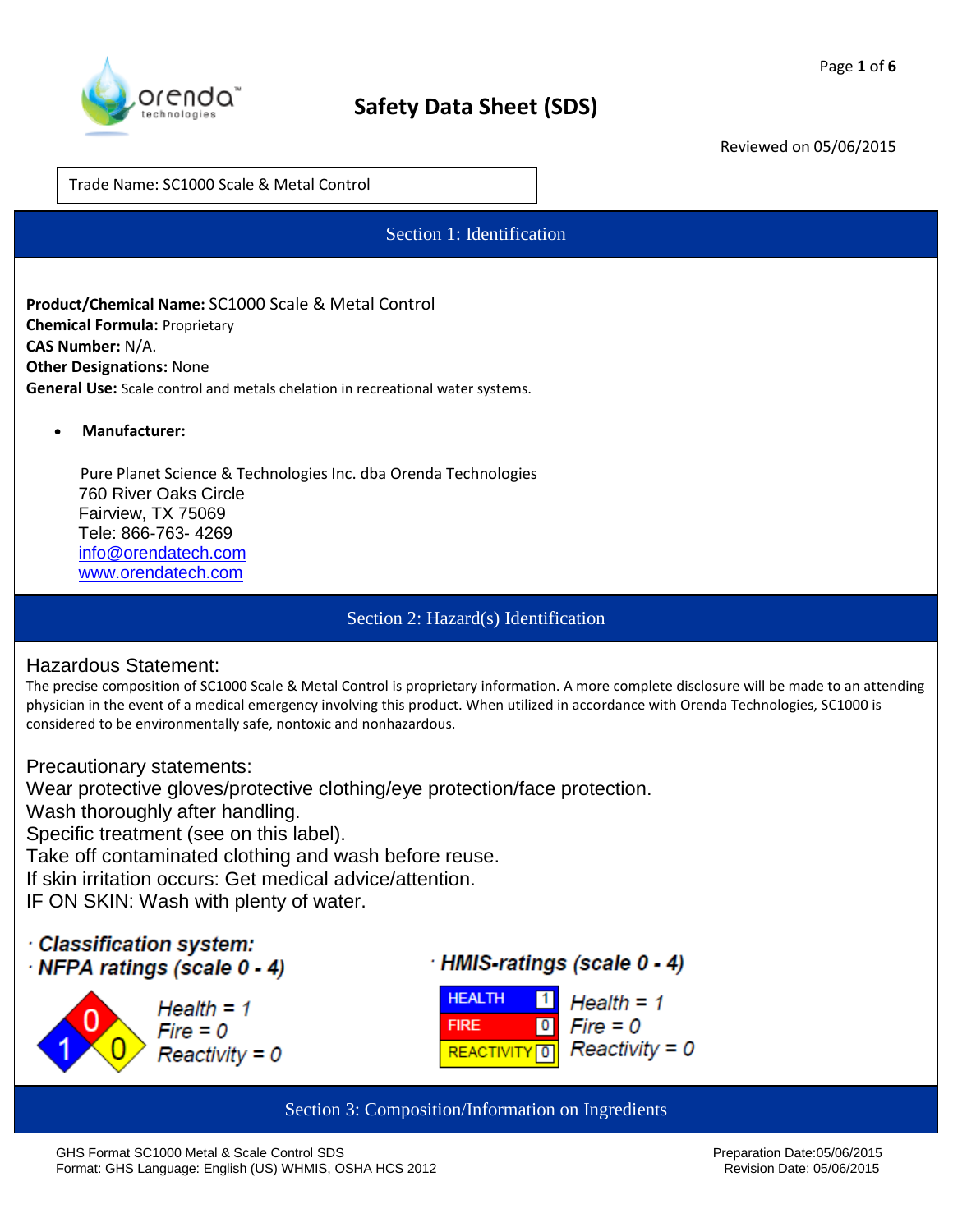

Trade Name: SC1000 Scale & Metal Control

- CAS Number: N/A
- SC1000 Scale & Metal Control is an aqueous solution designed to control both metal and calcium. The exact formulation is proprietary and a trade secret.

## Section 4: First-Aid Measures

Description of First Aid Measures:

**Inhalation:** In the improbable event of product inhalation, remove the affected individual to fresh air and provide fresh air or artificial respiration as required. Obtain medical attention.

**Eye Contact:** Flush thoroughly with water for five minutes and obtain medical attention if irritation of eye membranes persists.

**Skin Contact:** Wash contacted areas with soap and water, apply emollient skin cream to minimize dryness and seek medical attention if irritation persists.

**Ingestion:** Drink several glasses of water. Obtain medical attention.

#### *After first aid, get appropriate in-plant, paramedic, or community medical support if exposure symptoms persist.*

**Note to Physicians:** Under normal use and human exposure conditions, the product is considered nontoxic and nonhazardous.

#### **Special Precautions/Procedures:** None.

**Ingestion:** With substantial and/or long term ingestion of the as-received product, possible delayed blood clotting, sensitivity to heat, skin itching, increased odor and taste awareness, and liver damage.

**Carcinogenicity:** IARC, NTP, and OSHA do not list SC1000 or its components as carcinogens.

#### **Medical Conditions Aggravated by Long-Term Exposure:** None known.

**Chronic Effects:** There are no known chronic effects except as indicated above under Acute Effects.

### Section 5: Fire-Fighting Measures

**Flash Point:**  $(> 200^{\circ}$ **F). Flash Point Method:** N/A **Burning Rate:** N/A **Autoignition Temperature:** N/A **LEL:** N/A **UEL:** N/A **Flammability Classification:** N/A. **Extinguishing Media:** N/A **Unusual Fire or Explosion Hazards:** None. **Hazardous Combustion Products:** Thermal oxidative decomposition of the product may release toxic fumes of CO, CO<sub>2</sub> and NO<sub>x</sub>. **Fire-Fighting Instructions:** Do not release runoff from fire control methods to sewers or waterways.

 **Fire-Fighting Equipment:** Because fire may produce toxic thermal decomposition products, wear a self-contained breathing apparatus (SCBA) with a full facepiece operated in pressure-demand or positive-pressure mode.

## Section 6: Accidental Release Measures

#### **Spill /Leak Procedures:**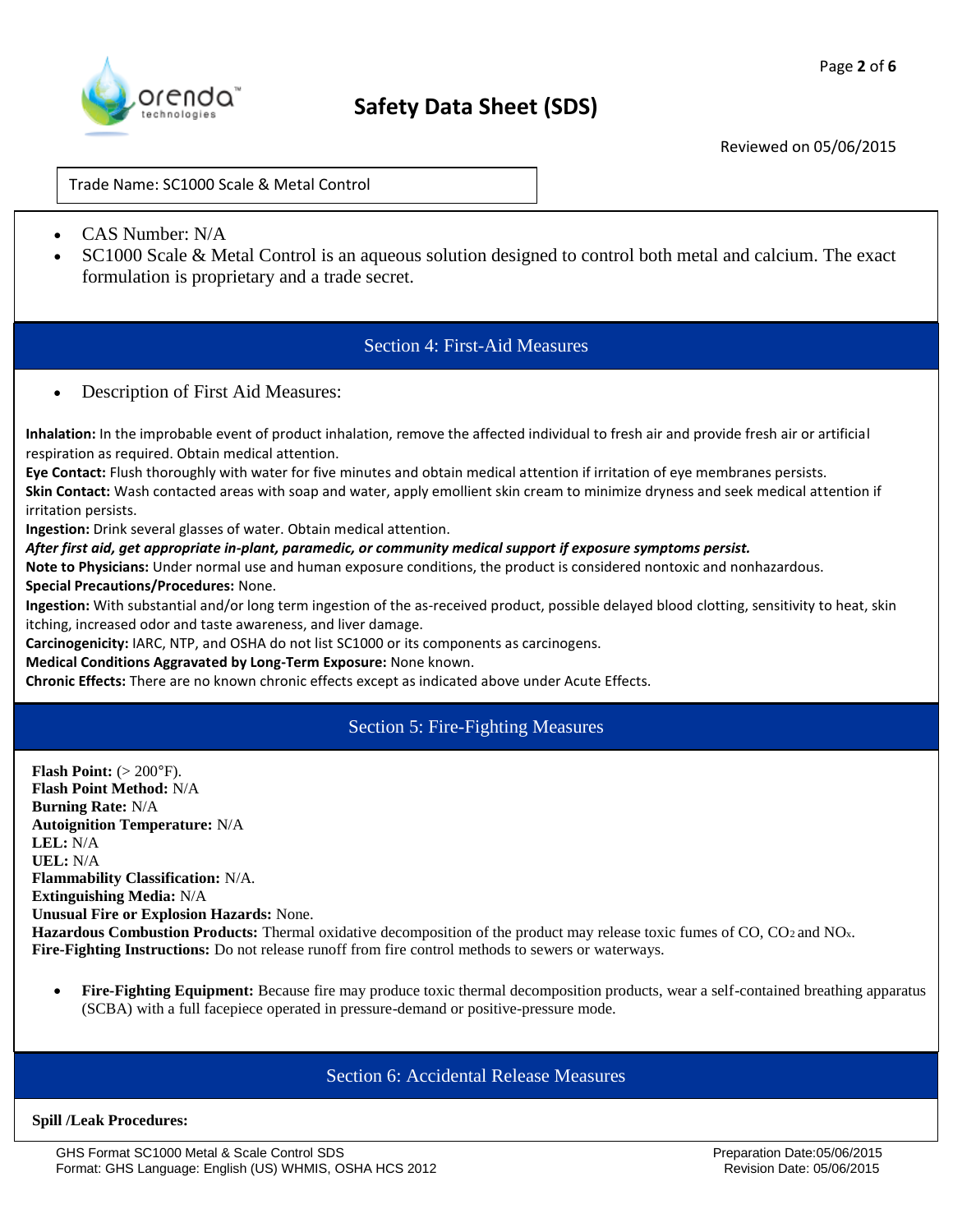

Trade Name: SC1000 Scale & Metal Control

**Small Spills:** Flush small spills of five gallons or less with water to a sanitary sewer. **Large Spills** 

**Containment:** For large spills, dike far ahead of liquid spill for later disposal. Do not release into sewers or waterways. **Cleanup:** Use vacuum or absorbent methods to recover bulk of spilled material. Flush residual spilled product to a sanitary sewer.

**Regulatory Requirements:** Follow applicable OSHA regulations (29 CFR 1910.120).

Section 7: Handling and Storage

**Handling Precautions:** Wear appropriate eye and glove protection to minimize exposure. **Storage Requirements:** Do not store with oxidizing materials, or at temperatures below freezing or above 110<sub>o</sub>F.

**Regulatory Requirements:** None established.

### Section 8: Exposure Controls/Personal Protection

#### **Engineering Controls:**

**Ventilation:** In the event of product misting, provide general or local exhaust ventilation systems to minimize airborne concentrations. Local exhaust ventilation is preferred because it prevents contaminant dispersion into the work area by controlling it at its source. **Administrative Controls:** 

**Respiratory Protection:** If product misting occurs, follow OSHA respirator regulations (29 CFR 1910.134) and, if necessary, wear a MSHA/NIOSH-approved respirator. Select respirator based on its suitability to provide adequate worker protection for given working conditions, level of airborne contamination, and presence of sufficient oxygen. *.* If respirators are used, OSHA requires a written respiratory protection program that includes at least: medical certification, training, fit-testing, periodic environmental monitoring, maintenance, inspection, cleaning, and convenient, sanitary storage areas.

**Protective Clothing/Equipment:** Wear chemically protective gloves to prevent prolonged or repeated skin contact. Wear protective eyeglasses or chemical safety goggles, per OSHA eye- and face-protection regulations (29 CFR 1910.133). Contact lenses are not eye protective devices. Appropriate eye protection must be worn instead of, or in conjunction with contact lenses.

**Safety Stations:** Make emergency eyewash stations, safety/quick-drench showers, and washing facilities available in work area. **Contaminated Equipment:** Separate contaminated work clothes from street clothes. Launder before reuse. Remove material from your shoes and clean personal protective equipment after use.

 **Comments:** Never eat, drink, or smoke in work areas. Practice good personal hygiene after using this material, especially before eating, drinking, smoking, using the toilet, or applying cosmetics. **KEEP AWAY FROM CHILDREN**.

Section 9: Physical and Chemical Properties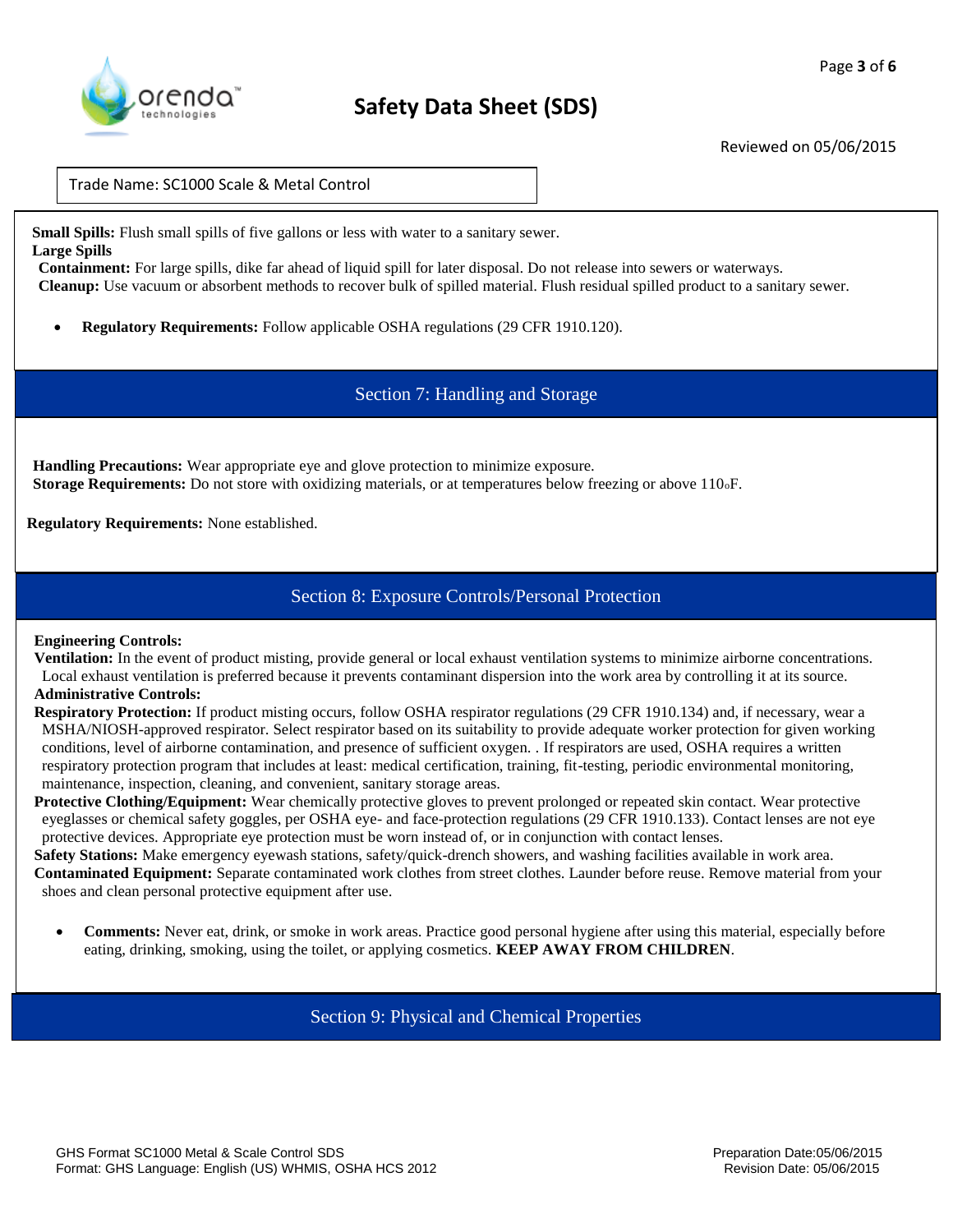

Reviewed on 05/06/2015

Trade Name: SC1000 Scale & Metal Control

**Physical State**: Liquid **Appearance and Odor**: Blue/clear, no odor. **Odor Threshold**: Not determined. **Vapor Pressure**: Not determined. Vapor Density (Air=1): Not determined. **Formula Weight**: N/A Density: 11.8 lbs./gal.. **Specific Gravity** (H2O=1, at 4 °C): 1.42, typical **pH**: 10.3-11.4 Typical **Water Solubility**: Completely soluble. **Other Solubilities**: Insoluble in hydrocarbons. **Boiling Point**: > 212ºF. **Freezing Point**: < 30ºF. **Viscosity**: Not determined. **Refractive Index**: Not Determined. **Surface Tension**: Not Determined. **% Volatile**: Not Determined. **Evaporation Rate**: Not Determined.

# Section 10: Stability and Reactivity

**Stability:** SC1000 is stable at room temperature in closed containers under normal storage and handling conditions. **Polymerization:** Hazardous polymerization cannot occur.

**Chemical Incompatibilities:** Do not store with oxidizers or acidic agents.

**Conditions to Avoid:** N/A

**Hazardous Decomposition Products:** Thermal oxidative decomposition of SC1000 can produce fumes of hydrogen chloride, and oxides of carbon, and nitrogen

Section 11: Toxicological Information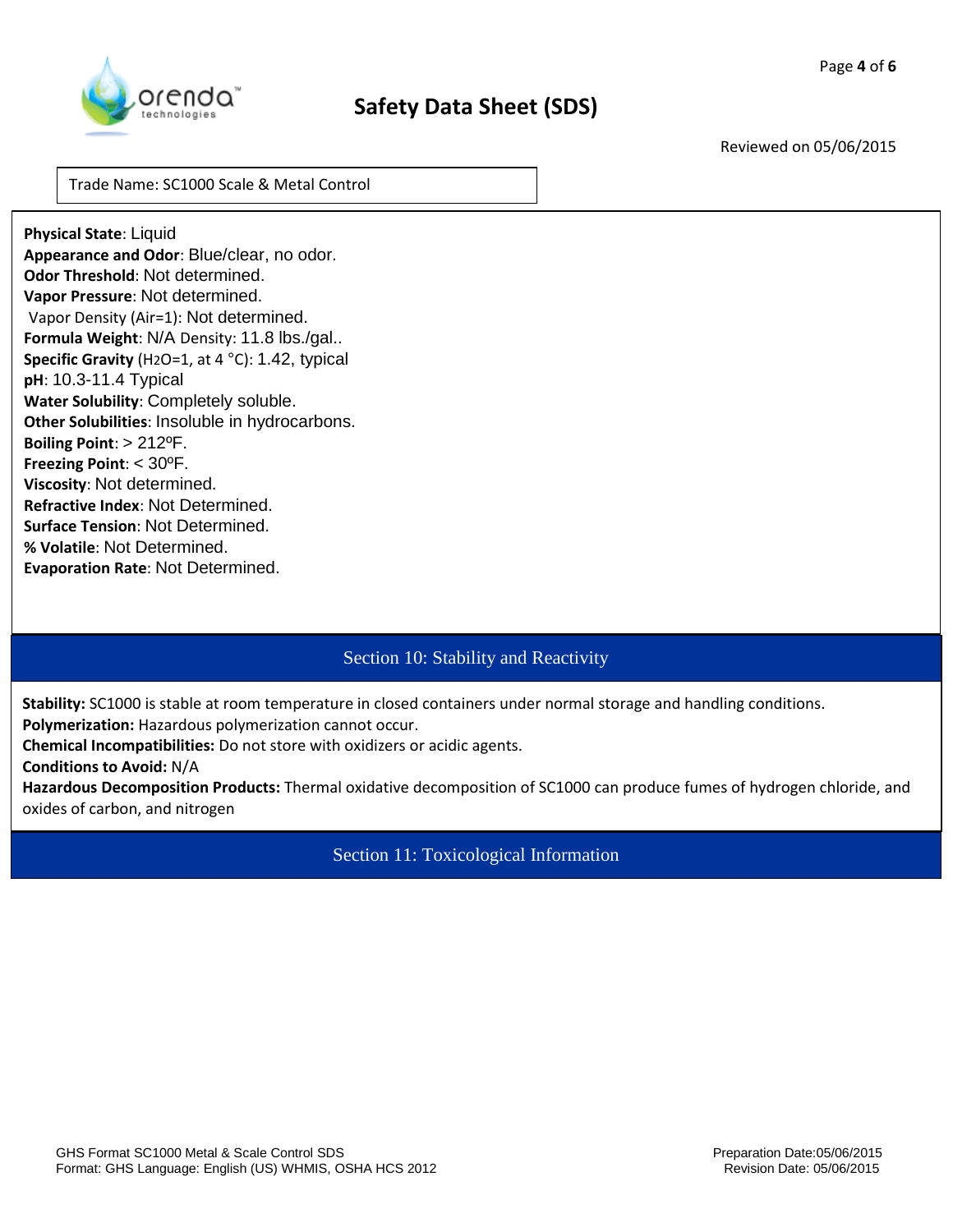

Reviewed on 05/06/2015

Trade Name: SC1000 Scale & Metal Control

#### **Toxicity Data**:

**Eye Effects**: As received, possible mild irritation of eye membranes. **Skin Effects**: Drying of exposed skin surfaces, reversible with soap and water washing. **Ingestion Effects**: Possible mild gastrointestinal irritation. **Acute Inhalation Effects**: Human, inhalation, TCLo: Not established. **Acute Oral Toxicity**: Rat, oral, LD50: > 2,000 mg/kg. Acute Dermal Toxicity: Rat, dermal, LD<sub>50</sub>: >2,000 mg/kg **Eye Irritation**: Rabbit, None. **Carcinogenicity**: None known.

## Section 12: Ecological Information (non-mandatory)

**Acute/Prolonged Toxicity: Fish:** LC0: > 82.6 mg/l (Zebra fish (Brachydanio rerio), 96 hrs.)

**Aquatic Invertebrates:** EC0: >84 mg/l (Water flea (Daphnia magna), 48 hrs.)

**Microorganisms:** EC50: > 10,000 mg/l (Activated sludge microorganisms)

**Environmental Fate Biodegradation:** Zahn-Wellens Test, 89-99%; Anaerobic, 39%, Exposure time: 56 days.

**Biological Oxygen Demand (BOD7):** 278 mg/g.

**Chemical Oxygen Demand (COD):** 510 mg/g.

Section 13: Disposal Considerations (non-mandatory)

**Disposal:** Contact Orenda Technologies, your local supplier or a licensed contractor for detailed recommendations. Recovered spilled product may be disposed of by either or incineration. Follow applicable Federal, state, and local regulations. **Disposal Regulatory Requirements:** None.

**Container Cleaning and Disposal:** Thoroughly clean empty containers with water and recycle or dispose of. Do not use empty containers for food storage.

Section 14: Transport Information (non-mandatory)